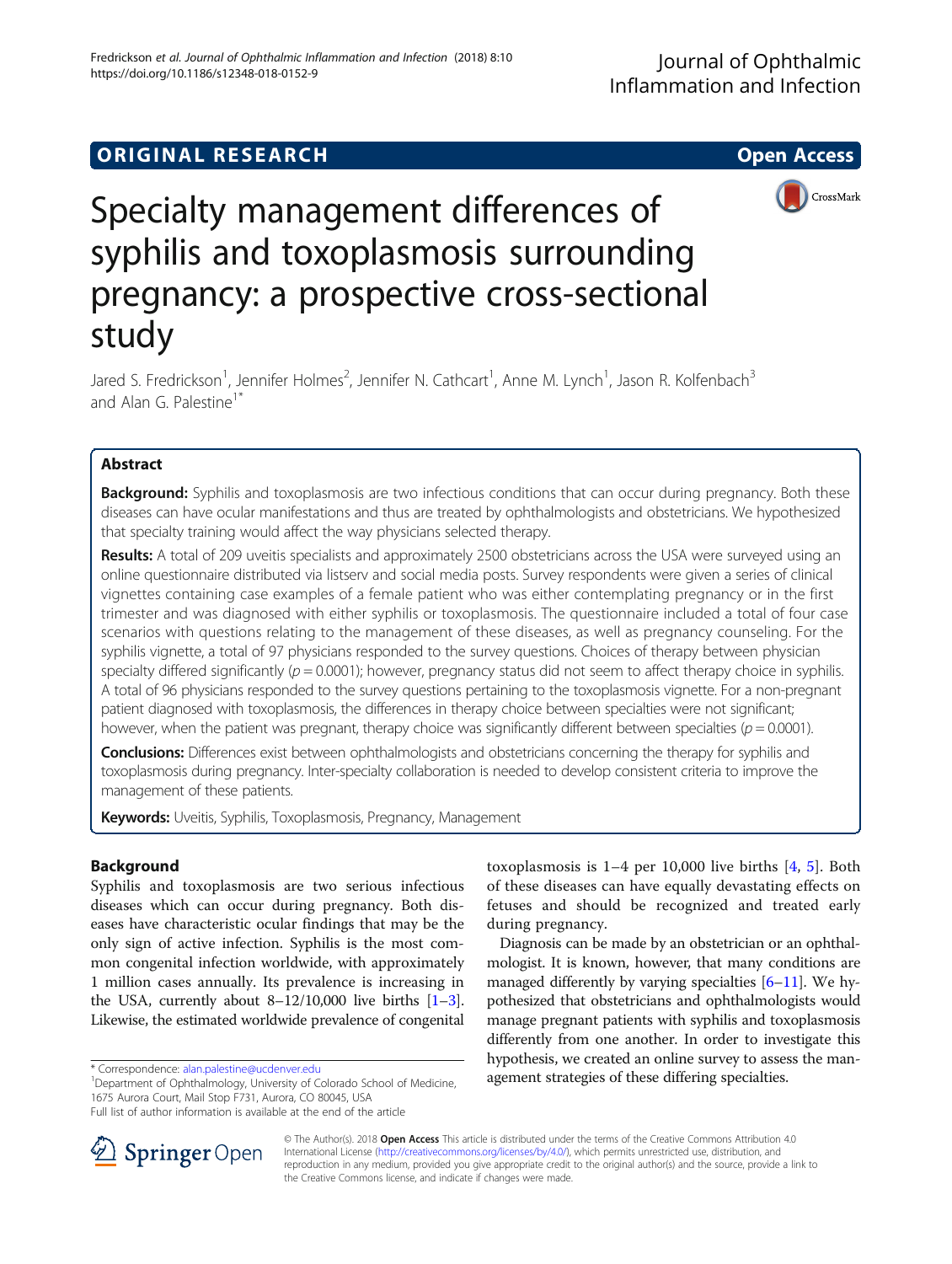# Methods

We developed an online questionnaire that included case examples of a patient with ocular syphilis or toxoplasmosis. Each scenario included a female patient diagnosed with either syphilis or toxoplasmosis who was contemplating pregnancy or was currently in the first trimester of pregnancy. The questionnaire included a total of four case scenarios with questions relating to the management of these diseases, as well as counseling concerning pregnancy.

We used Research Electronic Data Capture (REDCap) to distribute the questionnaire to 209 members of the American Uveitis Society listserv and to approximately 2500 obstetricians via social media groups with a clickable link to the survey. All data were collected voluntarily and anonymously. The survey respondents were asked to identify whether they were an ophthalmologist or an obstetrician. They were then given the following clinical vignette: You are consulted about a 26-year-old female patient with newly diagnosed uveitis with a positive syphilis IgG, an RPR of 1:512, and a negative CSF RPR who wishes to get pregnant in the next year. Vision is 20/50 OU with placoid syphilitic lesions in the posterior pole. On genital examination, she has raised gray lesions consistent with condyloma lata. She is HIV negative.

The respondents were then asked to select the best choice for treatment. Choices included intravenous (IV) penicillin for 3 weeks, intramuscular (IM) benzathine penicillin for 3 weekly doses, or oral penicillin. The respondents were then asked if they would suggest deferring pregnancy. The same clinical scenario was presented again, but the patient was 7 weeks pregnant. The respondents were asked again what, in their opinion, is the best choice for treatment and would they suggest terminating the pregnancy.

The following toxoplasmosis vignette was presented: You are consulted about a 26-year-old female patient with newly diagnosed toxoplasmosis retinitis one optic disc diameter away from the fovea in one eye who wishes to get pregnant in the next year. Vision is 20/50 in that eye with a one disc diameter lesion in the posterior pole. Toxoplasmosis IgM is positive and IgG is negative. She is HIV negative.

The respondents were then asked in their opinion, what is the best choice for treatment. Choices included oral sulfamethoxazole/trimethoprim (SMX/TMP) + pyrimethamine for 6–8 weeks, oral SMX/TMP + clindamycin for 6–8 weeks, oral SMX/TMP + pyrimethamine + prednisone + folinic acid for 6–8 weeks, oral SMX/TMP + clindamycin + prednisone for 6–8 weeks, oral azithromycin for 6–8 weeks, oral azithromycin + prednisone for 6–8 weeks, 20 mg prednisone for 6–8 weeks, or intravitreal clindamycin and dexamethasone weekly for 1–3 times. The respondents were then asked if they would suggest deferring pregnancy. The same vignette was presented again, but the patient was 7 weeks pregnant and the respondents were asked what is the best choice for treatment and would they suggest terminating the pregnancy.

All data were analyzed using Statistical Analysis System (Cary, NC) version 9.4. The syphilis data were grouped into two groups: intravenous penicillin vs intramuscular penicillin, and chi-square analysis was performed on the resultant two by two tables. The toxoplasmosis data were grouped into local treatments (intravitreal injections) and oral treatments. The data were then analyzed using Fisher's exact test. The toxoplasmosis data were further analyzed for pregnant vs non-pregnant treatment and controlled for by physician type. McNemar's test was applied to the physician-controlled data to assess for statistical significance.

## Results

For the syphilis vignette, a total of 97 physicians responded to the survey questions, 57/209 (27% response rate) ophthalmologists and 40/2500 (approximately 1.5%) obstetricians. The choices between physician specialty differed significantly ( $p = 0.0001$ ). As shown in Table [1,](#page-2-0) 80.7% of the ophthalmologists surveyed would treat the patient with IV penicillin and 19.3% would treat with IM benzathine penicillin. On the other hand, only 15% of obstetricians would treat the patient with IV penicillin and 85% would treat the patient with IM benzathine penicillin.

When asked about deferring the pregnancy, 74.1% of ophthalmologists recommended deferring the pregnancy while 96% of obstetricians recommended differing the pregnancy.

The treatment choices between specialists when the patient with syphilis was pregnant were similar to the responses seen in the non-pregnant scenario, as 82.5% of ophthalmologists chose IV penicillin and 17.5% chose IM benzathine penicillin. In pregnancy, 22.5% of obstetricians chose IV penicillin and 77.5% chose IM benzathine penicillin ( $p = 0.0001$ ). Only 2% of ophthalmologists and 7% of obstetricians changed from IM penicillin to IV penicillin when treating a pregnant patient. When asked about terminating the pregnancy, 36% of ophthalmologists and 52% of obstetricians stated they would recommend terminating the pregnancy. 1.7% of ophthalmologists declined to answer.

For the toxoplasmosis vignette, a total of 96 physicians responded to the survey questions, 58 ophthalmologists (28% response rate) and 38 obstetricians (approximately 1.5% response rate). As shown in Table [2](#page-2-0), 10.3% of the ophthalmologists surveyed would choose to treat a non-pregnant patient with local therapy (intravitreal injections) while 89.7% would treat with an oral agent. All but one of the obstetricians surveyed (97.4%) indicated that they would treat with an oral agent ( $p = 0.238$ ).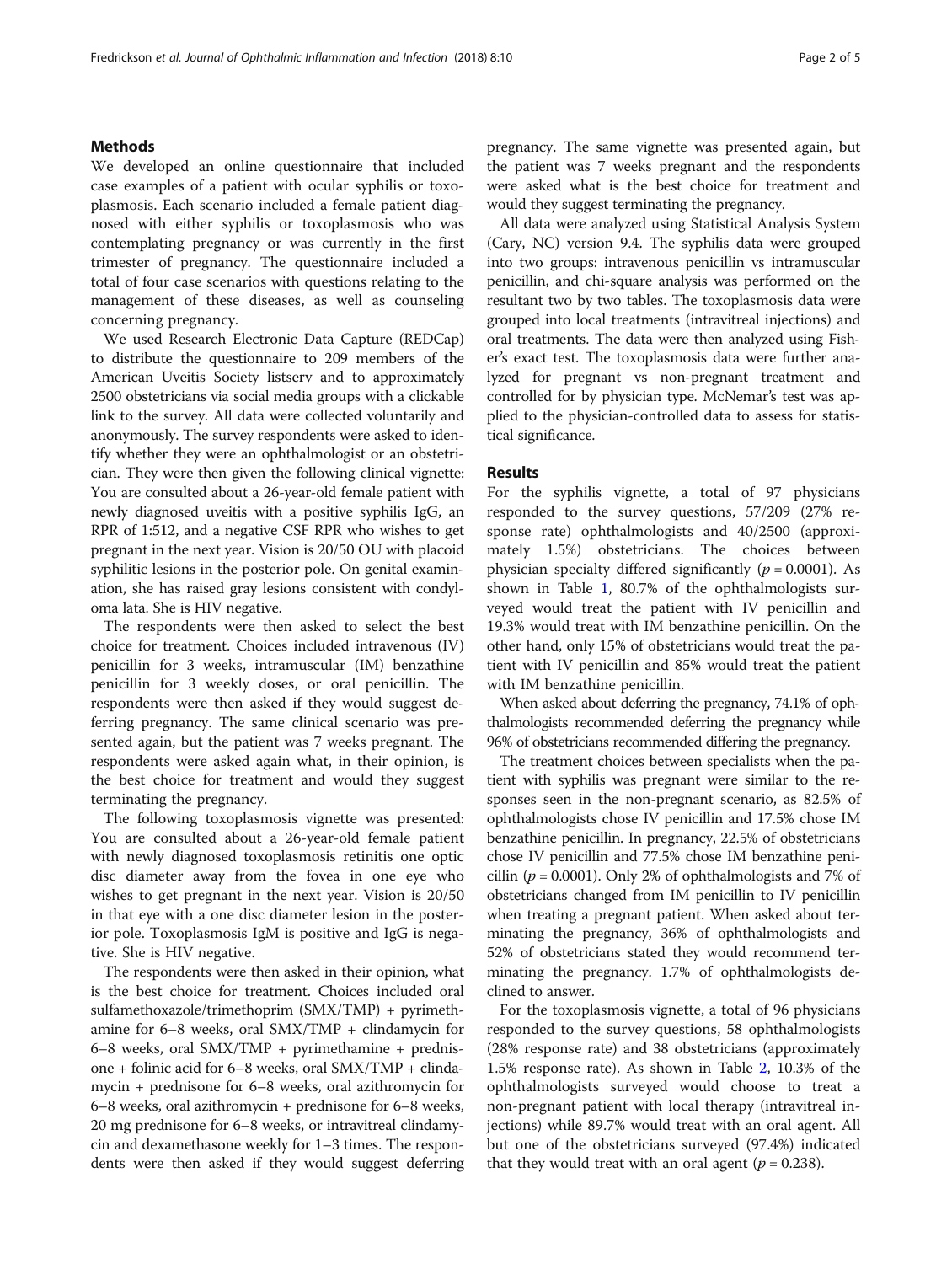|                              | Syphilis non-pregnant treatment <sup>a</sup> |                          | Syphilis pregnant treatment <sup>p</sup> |                          |  |
|------------------------------|----------------------------------------------|--------------------------|------------------------------------------|--------------------------|--|
|                              | Treatment type                               |                          | Treatment type                           |                          |  |
|                              | IV penicillin                                | IM benzathine penicillin | IV penicillin                            | IM benzathine penicillin |  |
| Ophthalmologists<br>$N = 57$ | 46 (80.7%)                                   | 11 (19.3%)               | 47 (82.5%)                               | 10 (17.5%)               |  |
| Obstetricians<br>$N = 40$    | $6(15.0\%)$                                  | 34 (85.0%)               | 9(22.5%)                                 | 31 (77.5%)               |  |

<span id="page-2-0"></span>Table 1 Comparison of treatment choices of syphilis in non-pregnant and pregnant patients

<sup>a</sup>Chi-square:  $\chi^2$  = 40.799 (N = 97), p = 0.0001<br><sup>b</sup>Chi squarov: = 24.636 (N = 97), p = 0.0001

Chi-square: $\chi^2$  = 34.626 (N = 97),  $p$  = 0.0001

When asked about deferring pregnancy, 60% of ophthalmologists and 94% of obstetricians recommended deferring pregnancy.

When asked about the treatment of toxoplasmosis in pregnancy, 70.7% of ophthalmologists would treat with intravitreal injections and 29.3% would choose an oral agent. Of the obstetricians surveyed, 97.4% would treat with an oral agent and 2.6% (one physician) would recommend intravitreal injections ( $p = 0.0001$ ). Table [3](#page-3-0) shows that ophthalmologists, but not obstetricians, significantly changed their choice of treatment based on pregnancy status in that 63.8% of ophthalmologists changed their choice of therapy from oral to intravitreal injections whereas only 2.6% of obstetricians made a similar change. When asked about terminating the pregnancy, 24% of ophthalmologists and 57% of obstetricians recommended terminating the pregnancy.

## **Discussion**

While syphilis and toxoplasmosis have a well-established history for treatment options, the results of this study clearly demonstrate that there is a specialty-dependent difference between ophthalmologists and obstetricians in the management of these diseases in pregnant and non-pregnant patients. It is also clear that there is a difference in the perception of appropriate treatment based on specialty training and practice.

In the syphilis vignette, the patient presented with uveitis as well as other findings of syphilis. Whether the presence of uveitis in syphilis should be regarded as neurosyphilis is unclear based on the existing literature. Many argue that any ocular involvement in syphilis should be regarded as neurosyphilis  $[12-15]$  $[12-15]$  $[12-15]$  $[12-15]$  $[12-15]$ , while others argue that only posterior uveitis involving tissue derived from neuroepithelium (optic nerve, retina) should be considered neurosyphilis [[12\]](#page-4-0). In 2016, CDC announced a clinical advisory stating that ocular syphilis should be treated according to the treatment recommendations for neurosyphilis  $[16]$ . The distinction is important because neurosyphilis should be treated with IV aqueous crystalline penicillin 18–24 million units per day, for 10–14 days, whereas other forms of syphilis can be adequately treated with IM benzathine penicillin G [[17\]](#page-4-0). It has been shown that Treponemal pallidum organisms can be sequestered in the CNS and aqueous humor and that certain formulations of penicillin do not maintain adequate drug levels in these sites [[17,](#page-4-0) [18\]](#page-4-0).

In the syphilis vignette, the patient was presented as having a syphilitic lesion in the posterior pole which most ophthalmologists consider at least a serious vision-threatening condition and possible indication of neurosyphilis as evidenced by a large majority of ophthalmologists opting to treat the patient with IV penicillin in our study. In contrast, most obstetricians chose to treat the non-pregnant patient with IM benzathine penicillin rather than IV penicillin. Obstetricians may be less familiar with these recommendations to treat syphilis with ocular involvement as neurosyphilis. This topic is discussed in ophthalmologic journals but likely gets little or no attention in obstetrical literature. Ocular inflammation may be the only clinical sign in a patient with early neurosyphilis, and CNS involvement may range from 16 to 60%. There is some debate on the criteria for CSF testing in ocular disease, and no single CSF test will

Table 2 Comparison of treatment choices of toxoplasmosis in non-pregnant and pregnant patients

|                             | Toxoplasmosis non-pregnant treatment <sup>a</sup> |            | Toxoplasmosis pregnant treatment <sup>o</sup> |            |  |
|-----------------------------|---------------------------------------------------|------------|-----------------------------------------------|------------|--|
|                             | Treatment type                                    |            | Treatment type                                |            |  |
|                             | Intravitreal treatment                            | Oral agent | Intravitreal treatment                        | Oral agent |  |
| Ophthalmologist<br>$N = 58$ | 6(10.3%)                                          | 52 (89.7%) | 41 (70.7%)                                    | 17 (29.3%) |  |
| Obstetricians<br>$N = 38$   | $(2.6\%)$                                         | 37 (97.4%) | $(2.6\%)$                                     | 37 (97.4%) |  |

<sup>a</sup> Fisher's exact: probability (*P*) = 0.129 (*N* = 96), *p* = 0.238<br><sup>b</sup>Chi-square:  $v^2 = 43.211$  (*N* = 96), p = 0.0001 Chi-square:  $\chi^2$  = 43.211 (N = 96), p = 0.0001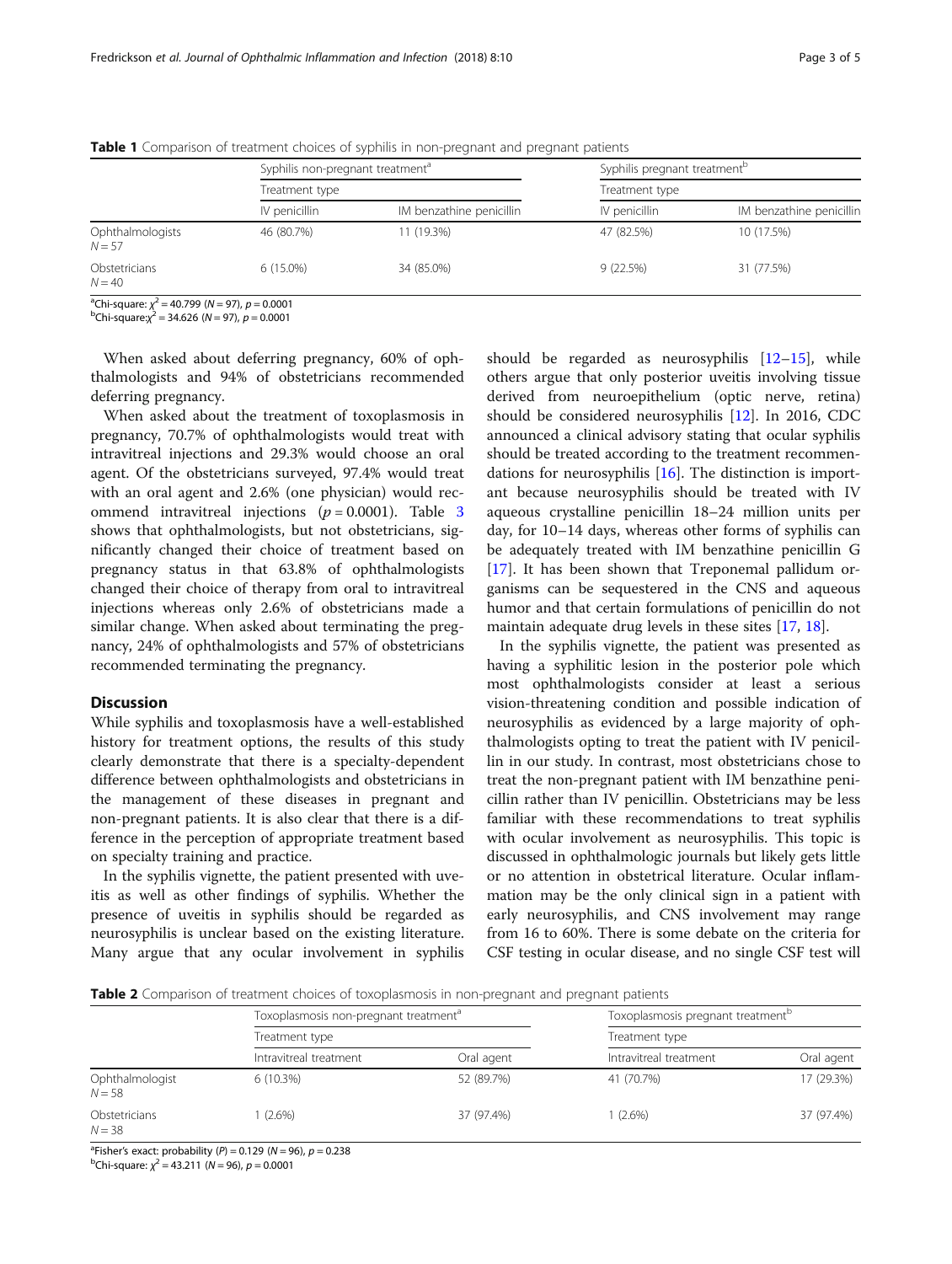|              |                        | Ophthalmologists <sup>a</sup><br>$N = 58$<br>Pregnant |            | Obstetricians <sup>b</sup><br>$N = 38$<br>Pregnant |            |
|--------------|------------------------|-------------------------------------------------------|------------|----------------------------------------------------|------------|
|              |                        |                                                       |            |                                                    |            |
|              |                        | Intravitreal treatment                                | Oral agent | Intravitreal treatment                             | Oral agent |
| Non-pregnant | Intravitreal treatment | $4(6.9\%)$                                            | 2(3.5%)    | $0(0.0\%)$                                         | $1(2.6\%)$ |
|              | Oral agent             | 37 (63.8%)                                            | 15 (33.3%) | 1(2.6%)                                            | 36 (94.7%) |

<span id="page-3-0"></span>Table 3 Change in treatment decision for toxoplasmosis based on pregnancy status

Bold type indicates the percent of physicians choosing to change therapy depending on the pregnancy status of the patient <sup>a</sup>McNemar's test statistic (S) 31.4103  $p = 0.0001$ <br>bMcNemar's test statistic (S) 0.0000  $p = 1.0000$ 

<sup>b</sup>McNemar's test statistic (S) 0.0000  $p = 1.0000$ 

reliably exclude neurosyphilis in all patients [[19\]](#page-4-0). Hence, it is reasonable to approach all ocular syphilis, especially if the posterior segment is involved, as possible neurosyphilis. These management differences have the potential to impact patient care, not only the mother but also the future fetus [\[20\]](#page-4-0). However, the financial, logistical, and time burdens of the recommended IV infusions for 2–3 weeks to treat possible neurosyphilis are significant when compared to 3 weekly IM injections.

Pregnancy did not seem to affect either specialty's management decisions concerning syphilis as a small percentage of physicians changed from IM penicillin to IV penicillin. It has been shown that the recommended treatment regimens are effective in maternal and fetal disease [\[3](#page-4-0), [21](#page-4-0)].

While pregnancy did not seem to affect the choice of management in syphilis, it greatly affected the choices ophthalmologists made in managing toxoplasmosis. For a non-pregnant patient, a large majority of ophthalmologists selected an oral therapy, but when the same patient was pregnant, less than a third of ophthalmologists recommended an oral agent. The presence of a fetus did not affect obstetricians management strategy as all but one obstetrician recommended systemic agents whether the patient was pregnant or not. This difference in management has important potential implications. First, by only selecting local therapy (intravitreal injections) to treat toxoplasmosis in pregnancy, this strategy does not address the possibility of systemic infection and offers little protection to the fetus since the patient was IgM positive indicating recently acquired toxoplasmosis. Second, it highlights the clear differing practice patterns that these specialties have of prescribing systemic medications in pregnancy. Our data does not explain why most ophthalmologists opted to switch to intravitreal injections in pregnancy, but it is likely that there was concern regarding harm to the fetus with potential side effects of systemic treatments.

One limitation to our study was our small sample size and low response rate. This could have introduced bias into our study although the differences are highly significant. As most general obstetricians rarely treat these conditions, the responses may not reflect

the complete obstetrical opinion, as there was only a small sampling of physicians. Our survey was also largely distributed to physicians in academia, and this may make our results less generalizable to those outside of academic medicine.

### Conclusion

The results of this study clearly demonstrate that there are differences between ophthalmologists and obstetricians when it comes to managing syphilis and toxoplasmosis during pregnancy. It is also clear that the two groups have differing practice patterns when selecting systemic treatments for these diseases during pregnancy. It may be worthwhile for specialty societies to collaborate on developing consistent criteria to improve the management of these patients.

#### Funding

Research to Prevent Blindness, Inc., New York, NY provided an unrestricted challenge grant to the University of Colorado Department of Ophthalmology. The sponsor had no role in the design or analysis of this study.

#### Availability of data and materials

Please contact the author for data requests.

#### Authors' contributions

AGP, JH, JRK, and JSF were responsible for the development of the cases, management of the questions, and potential responses. JSF and JNC were responsible for the development of the questionnaire in the REDCap software program as well as the statistical analysis. AGP, JH, and AML were responsible for the distribution of the online questionnaire to their respective specialties. JSF was responsible for manuscript preparation. All authors gave input on multiple drafts including giving their approval on the final draft of the manuscript.

## Ethics approval and consent to participate

Exempt status was obtained from the Colorado Multiple Institution Review Board (COMIRB 17-7778).

#### Consent for publication

Not applicable.

#### Competing interests

The authors declare that they have no competing interests.

#### Author details

<sup>1</sup>Department of Ophthalmology, University of Colorado School of Medicine 1675 Aurora Court, Mail Stop F731, Aurora, CO 80045, USA. <sup>2</sup> Department of Obstetrics and Gynecology, University of Colorado School of Medicine, 1635 Aurora Court, 3rd Floor, Aurora, CO 80045, USA. <sup>3</sup> Division of Rheumatology Department of Medicine, University of Colorado School of Medicine 1775 Aurora Court, Mail Stop B115, Aurora, CO 80045, USA.